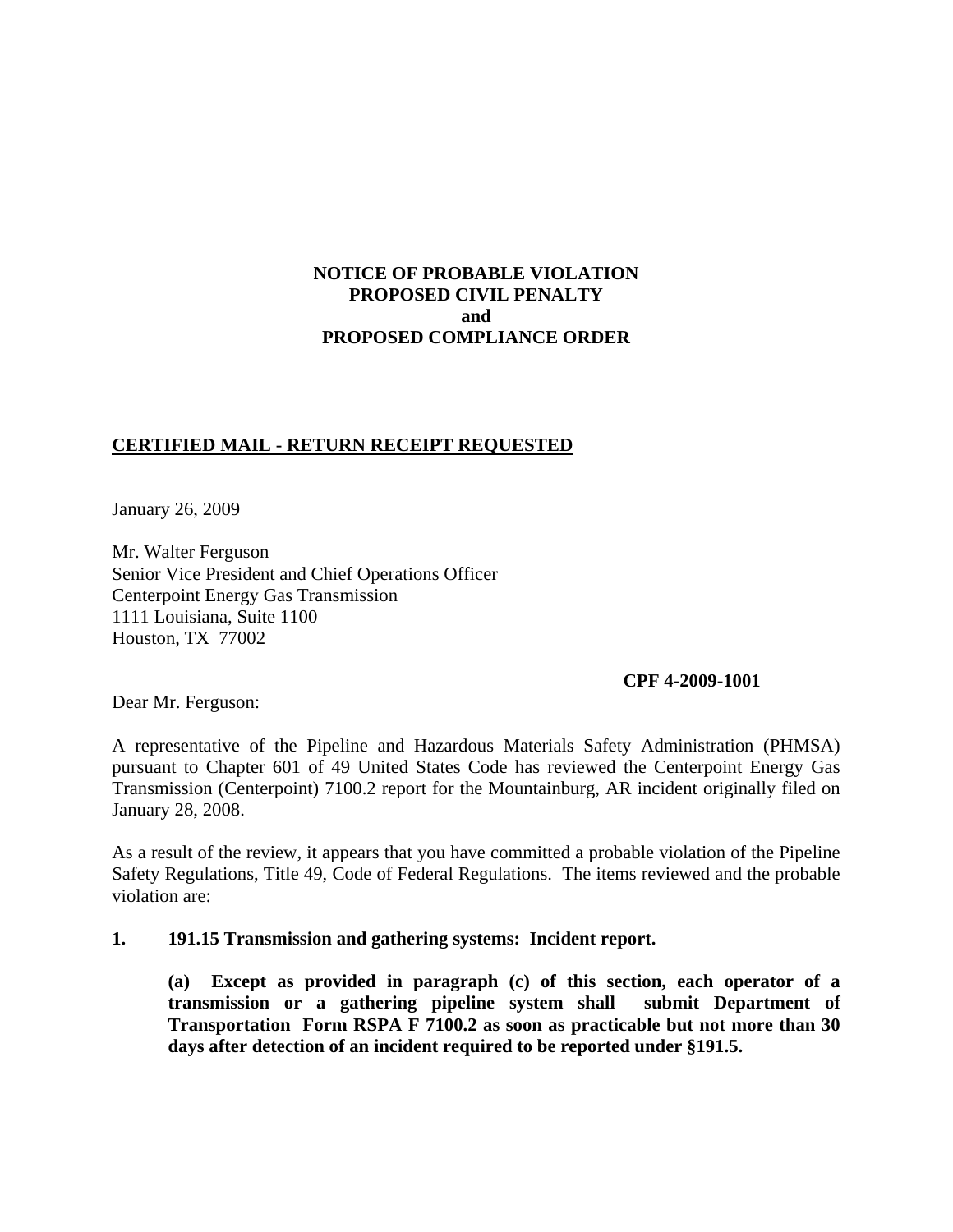**(b) Where additional related information is obtained after a report is submitted under paragraph (a) of this section, the operator shall make a supplemental report as soon as practicable with a clear reference by date and subject to the original report.** 

Centerpoint failed to make a supplemental report for the Mountainburg, AR incident as soon as practicable after the final metallurgical report was obtained that provided information on the probable cause of failure.

Centerpoint filed the original report for the Mountainburg, AR incident on January 28, 2008, and was assigned a report number of 20080008. The cause of the failure on the incident report was stated to be unknown pending the results of a metallurgical analysis. PHMSA requested and received a copy of the final metallurgical report for the failed pipe segment on April 15, 2008. On May 8, 2008 PHMSA requested Centerpoint update the RSPA 7100.2 Mountainburg, AR incident report to include the additional information contained in the final metallurgical analysis as required by §191.15. PHMSA placed a telephone call to Centerpoint on June 25, 2008, and left a message again requesting Centerpoint update the Mountainburg, AR incident report. PHMSA then issued a letter requesting Centerpoint update and finalize five incident reports dating back to 2004, including the Mountainburg, AR incident report number 20080008. The other incident reports included in this letter were report numbers 20040051, 20050080, 20050108, and 20080035. PHMSA then held a teleconference on October 14, 2008 with representatives of Centerpoint to discuss several recent incidents that had occurred in Arkansas and Texas. The Mountainburg, AR incident report was discussed in this meeting and PHMSA again requested the incident report be updated with the cause of failure. As of December 2, 2008, a supplemental report updating the cause of failure had still not been filed by Centerpoint despite the final metallurgical analysis being received by Centerpoint on April 15, 2008 and multiple requests by PHMSA for the operator to comply with the requirements of 49 CFR 191.15.

## Proposed Civil Penalty

Under 49 United States Code, § 60122, you are subject to a civil penalty not to exceed \$100,000 for each violation for each day the violation persists up to a maximum of \$1,000,000 for any related series of violations. The Compliance Officer has reviewed the circumstances and supporting documentation involved in the above probable violation(s) and has recommended that you be preliminarily assessed a civil penalty of \$18,800 as follows:

| Item number | <b>PENALTY</b> |
|-------------|----------------|
|             | \$18,800       |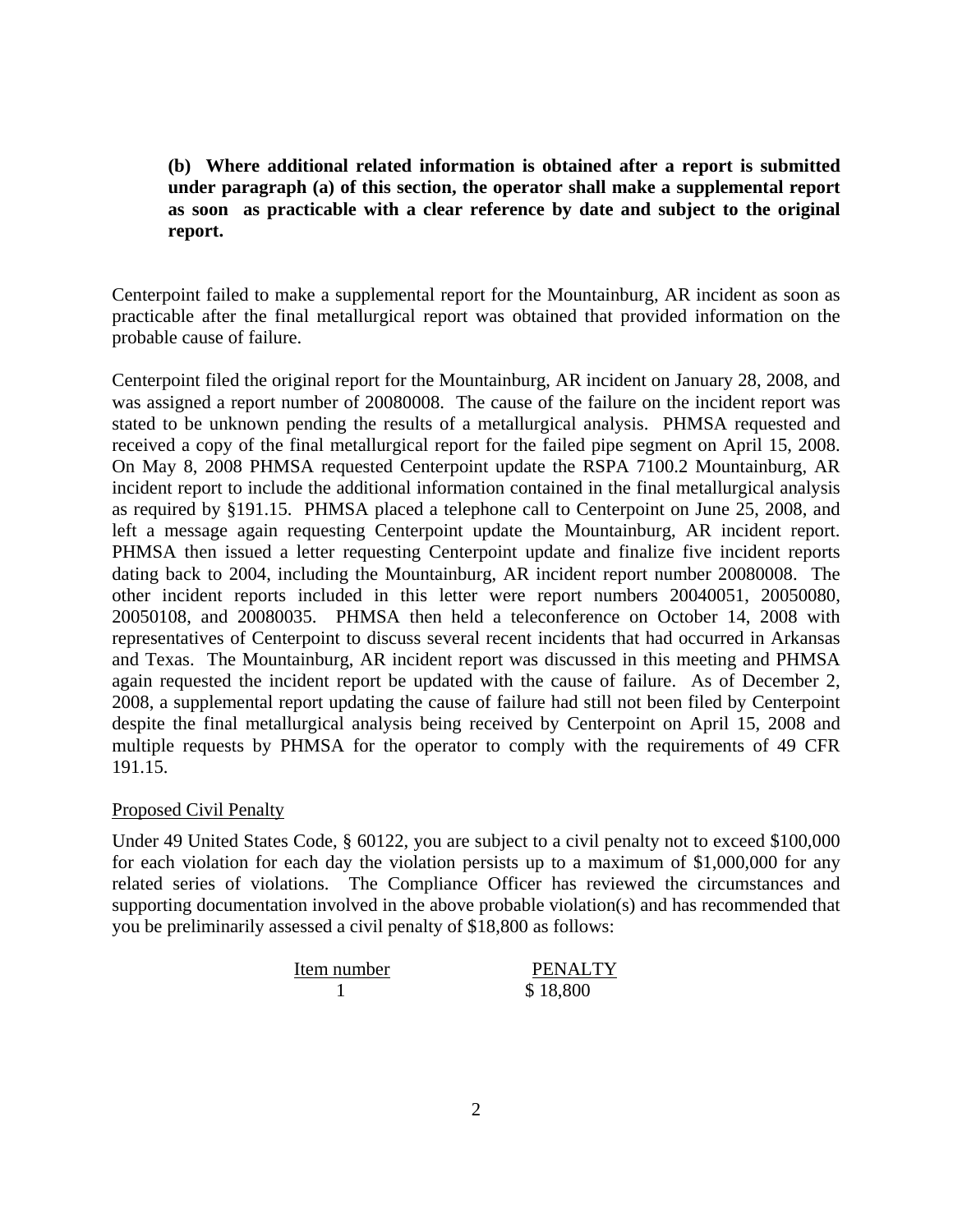## Proposed Compliance Order

With respect to item number 1 pursuant to 49 United States Code § 60118, the Pipeline and Hazardous Materials Safety Administration proposes to issue a Compliance Order to Centerpoint Energy Gas Transmission. Please refer to the *Proposed Compliance Order*, which is enclosed and made a part of this Notice.

## Response to this Notice

Enclosed as part of this Notice is a document entitled *Response Options for Pipeline Operators in Compliance Proceedings*. Please refer to this document and note the response options. Be advised that all material you submit in response to this enforcement action is subject to being made publicly available. If you believe that any portion of your responsive material qualifies for confidential treatment under 5 U.S.C. 552(b), along with the complete original document you must provide a second copy of the document with the portions you believe qualify for confidential treatment redacted and an explanation of why you believe the redacted information qualifies for confidential treatment under 5 U.S.C. 552(b). If you do not respond within 30 days of receipt of this Notice, this constitutes a waiver of your right to contest the allegations in this Notice and authorizes the Associate Administrator for Pipeline Safety to find facts as alleged in this Notice without further notice to you and to issue a Final Order.

In your correspondence on this matter, please refer to **CPF 4-2009-1001** and for each document you submit, please provide a copy in electronic format whenever possible.

Sincerely,

R. M. Seeley Director, Southwest Region Pipeline and Hazardous Materials Safety Administration

Enclosures: *Proposed Compliance Order Response Options for Pipeline Operators in Compliance Proceedings*